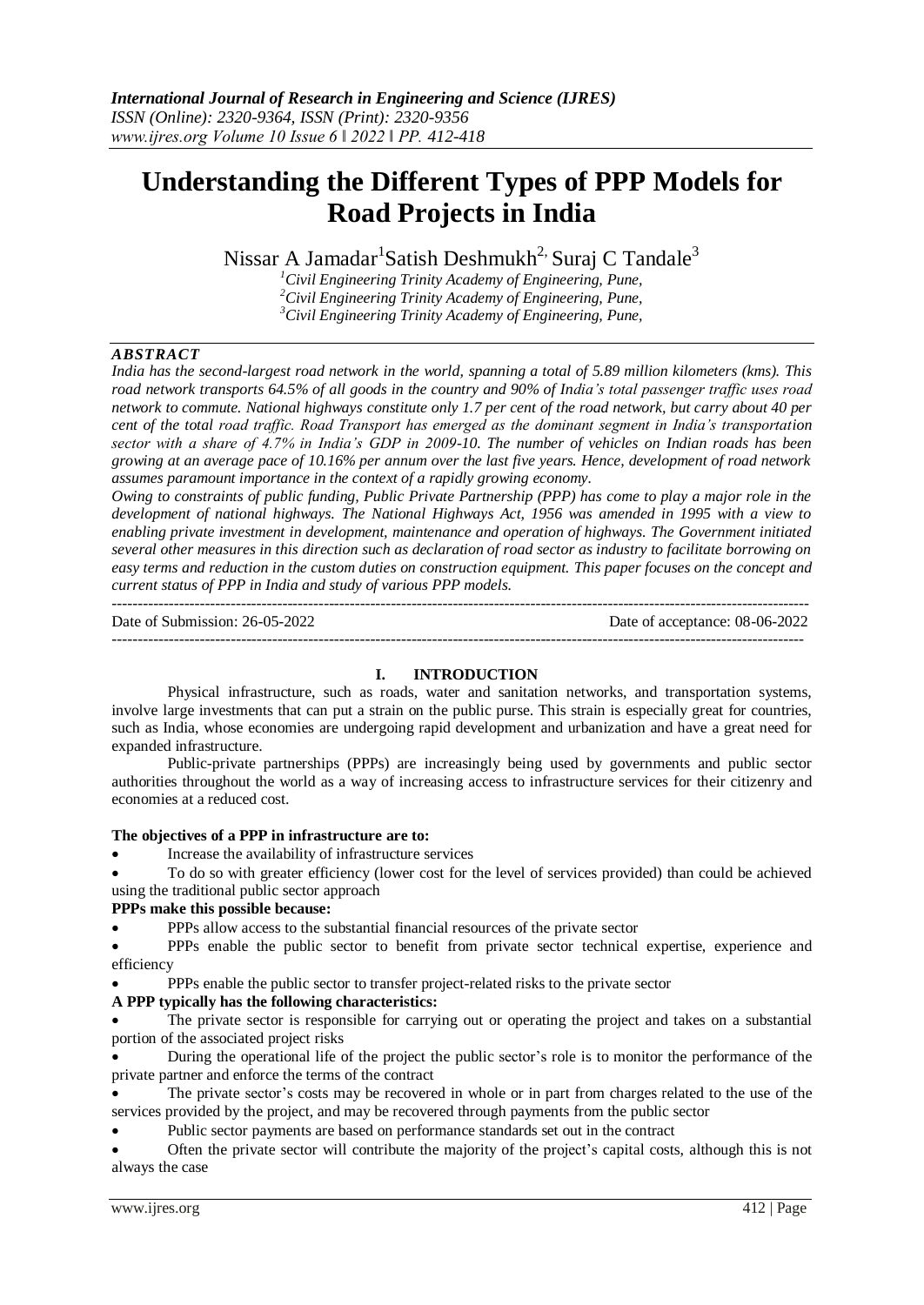# It will often be necessary to build or add to existing assets in order to meet the infrastructure needs of the **economy and users. However, an important part of the infrastructure PPP concept is that:**

A PPP is focused on outputs, and

The outputs of the PPP are infrastructure *services*, not infrastructure *assets*.

The reason for the focus on outputs and services rather than assets is to encourage efficient use of public resources and improved infrastructure quality.

A PPP brings the public and private sectors together as partners in a contractual agreement, for a pre-defined period (eg. 30 years) matched to the life of the infrastructure assets used to provide the services. The private partners (investors, contractors and operators) provide specified infrastructure services and, in return, the public sector either pays for those services or grants the private partner the right to generate revenue from the project. For example, the private partner may be allowed to charge user fees or receive revenue from other aspects of the project.

The best PPPs will have the public and private partners working together to build and sustain a long-term relationship that is of benefit to all.

# **II. OBJECTIVE AND PROBLEM STATEMENT**

#### **Objectives**

Objectives of PPP in Road Projects

Governments pursue PPP programs for different reasons. Some countries begin using PPPs to resolve a crisis or remove bottlenecks in a particular sector. For example, PPPs were first used in South Africa in the roads sector to build more highways. In the Philippines, many of the first PPPs were in the power sector, where the state-owned power company contracted with independent power producers to solve a power crisis. In both cases, the use of PPPs subsequently extended into other sectors.

Most governments define broad PPP program objectives when formulating and documenting their PPP policies. The choice and relative priority of these objectives cascade from the government's other policies and priorities. They can include:

Enabling more investment in infrastructure, by accessing private finance

Encouraging a whole-life-cost approach to infrastructure

Putting a greater focus on the quality of service to the end-user

Accessing additional management capacity through private operation of infrastructure

Achieving value for money in the provision of infrastructure and public services

Improving accountability in the provision of infrastructure and public services

Harnessing private sector innovation and efficiency

Stimulating growth and development in the country

#### **Problem Statement**

There is a well-established need for infrastructure investments in India. In recent years India's economy has experienced a period of rapid economic growth, following steps toward economic liberalization made in 1991. In the Tenth Five Year Plan period (between 2002-03 and 2006-07), the average growth rate in India was 7.6 percent in comparison to 5.5 percent achieved in the Ninth Plan period of 1997-98 and 2001-02. The estimates in the Eleventh Five Year Plan's (2007-2012) were for even higher growth at 9 percent.

This level of growth necessitates rapid improvements and additions to the capacity of economic infrastructure. However, the ability of infrastructure to keep up with the economy's fast expansion has been constrained by the availability of investment. It was estimated that investment in infrastructure of up to 5% of GDP would be required by 1999. However, the actual investment by 1999 was only 3.7% of GDP, with private investment contributing just 0.9% of GDP [4](https://www.pppinindia.gov.in/toolkit/urban-transport/module1-oopi-india-tnapfpii.php?links=oindia1a#sup4) .

Realizing that the share of private investment needed to increase manifold, the Government of India initiated a strategy for encouraging private investment in infrastructure through Public Private Partnerships (PPP). The Government of India envisaged that the investment in infrastructure would increase to 8% of GDP by 2011-12 and that of this the investment from private sources would contribute approximately 1.2% of GDP.

#### **III. Literature Review**

A large body of existing literature, based primarily on principal-agent (Marschak,1955; Arrow,1963; Pauly, 1968) and incomplete contract theory (Hart, 2003), focuses on the balance between the allocation of risks and rewards of public and private sectors for successful execution of PPP projects (Grimsey and Lewis, 2002; Dixon, Pottinger, & Jordan, 2005; Liu, Love, Davis, Smith, & Regan, 2015; Xu et al., 2010; Zhang et al., 2015; Zhang, 2005). Literatures also recognize that there exist numerous challenges in traditional PPP contracting such as crowding out of reputed developers, aggressive bidding due to irrational exuberance, default in financial closure, and arbitrations and litigations (EY, 2015). However, what the literature has not tackled is how to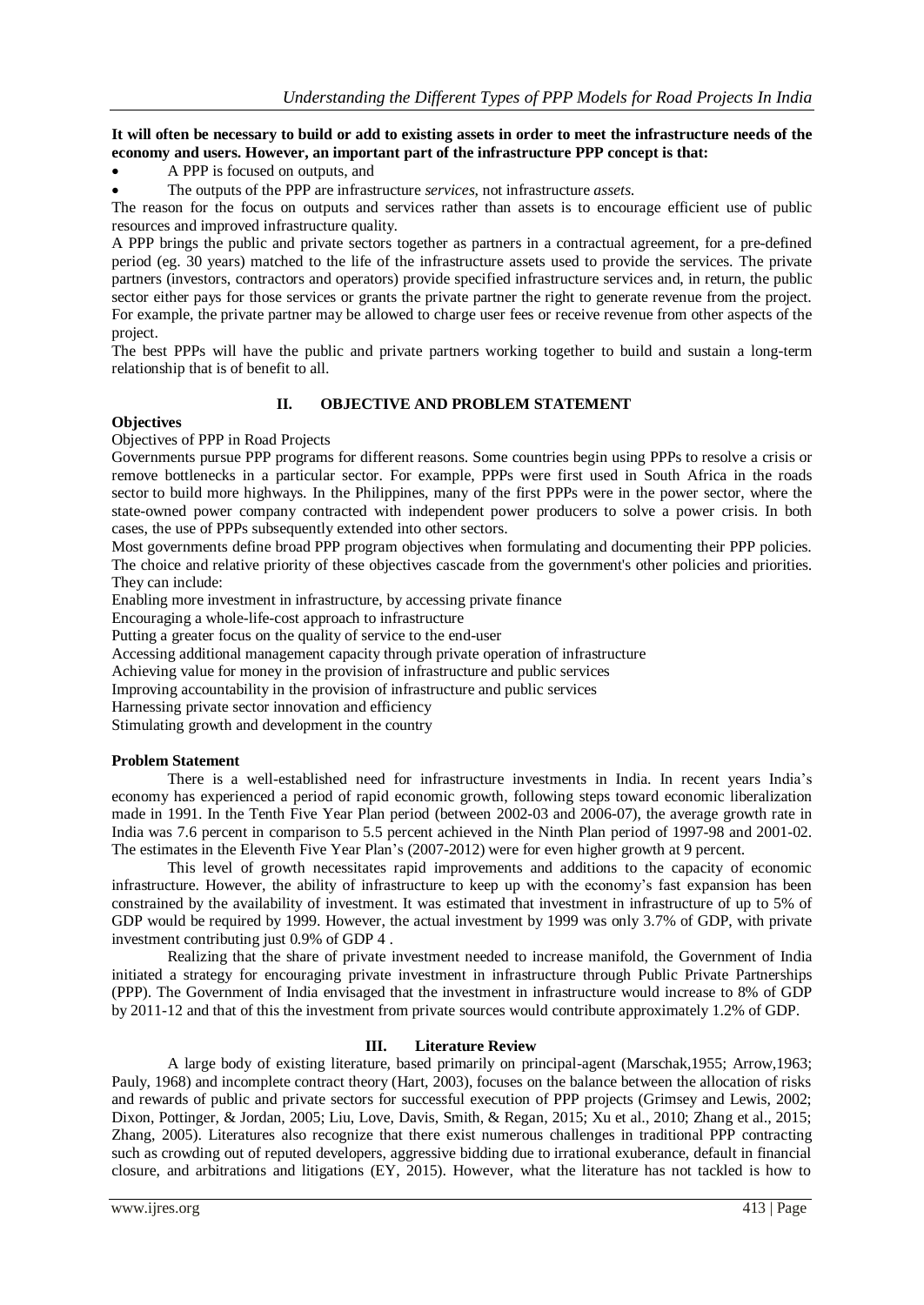systematically identify risks of various variants within PPP for a particular sector and compare against each other. In India, to the best of the authors' knowledge, only one study by Singh and Kalidindi (2006) investigates how one variants of PPP i.e. Annuity-based BOT model could be a better option to manage the traffic revenue risk and promote private sector participation as compared to pure BOT concessions highway projects in India. When it comes to global practices towards PPP, the private finance initiative (PFI) of the UK is perhaps the best developed government's PPP programme, while experience with variants of PPP model have been adopted in many countries, such as the Least Present value of Revenue (LPVR) in Chile and occasionally in Spain, Hybrid PPPs (i.e. Toll along with Annuity; Grant along with Annuity; Grant coupled with Toll and Annuity) in Greece, Output & Performance Based Road Contracts (OPRC) in UK, USA, Australia, Norway, Finland, Sweden, Netherlands, Pilot projects in India by World Bank, Swiss

challenge in a number of countries including India; a single, relatively short contract with rebidding clause in Argentina (EY, 2015; Gomez-Ibanez 2003; Lakshmanan (RBI), 2008; for a cross-country comparison of key drivers, critical success factors, and risk allocation in PPPs, see Chou and Pramudawardhani (2015)). Government of India's increased PPP impetus along with experimenting with new PPP variants in the highway sector has become an important phenomenon in recent years, yet it has received scant attention in the literature. This is a gap this research seeks to fill.

# **IV. Salient Features of PPP**

# **Typical PPP features**

long term contractual relationships between public and private sectors (contracts terms from 3 to 25 years);

 under the partnerships contract a single private body is responsible to engage not in one type but in complex activity (i.e. to carry out infrastructure objects designing, construction, renovation, repair and maintenance of the assets);

PPP approach can bring value for money in public services delivery;

project-related risks are shared among partners and allocated to the party best able to manage it;

 public sector payments to private partner only commence when the asset required is first available for use to deliver services;

 ownership right of the assets, transferred to a private body enabling him to use and manage them in delivering services, remains with public sector.

#### **V. ANALYSIS OF PPP PROJECTS**

# **SWOT (Strengths, Weaknesses, Opportunities and Threats) analysis of PPP Projects Strengths of PPP projects**

**Access to private sector finance** India has a very large infrastructure need and an associated funding gap. PPPs can help both to meet the need and to fill the funding gap. PPP projects often involve the private sector arranging and providing finance. This frees the public sector from the need to meet financing requirements from its own revenues (taxes) or through borrowing. This is an advantage where the public sector is facing limits on how much capital it can raise, as in India. By shifting the responsibility for finance away from the public sector PPPs can enable more investment in infrastructure and increased access to infrastructure services.

Using private sector finance also allows the public sector to move large capital expenditure programmes 'off balance sheet'. This has been a motivating factor for PPPs in countries where the constraint on finance is a government commitment to

a borrowing (ie. public debt) cap.

Note however that the issue of the appropriate accounting treatment for the long-term commitments associated with PPPs has generated a lot of discussion in some countries (eg. United Kingdom). There has been a call for the long-term payment stream to be disclosed in government accounts so as to provide an accurate picture of the actual public sector funding position.

## **Higher efficiency in the private sector**

A well designed and managed PPP should take advantage of the potential for efficiency gains from using the private sector.

Increased efficiency is driven by three features of well designed PPPs:

The [allocation of risk](https://www.pppinindia.gov.in/toolkit/urban-transport/module1-oopmv-raudpm.php?links=oopmv1c) and the associated performance rewards and penalties create incentives in the PPP contract that encourage the private partner to achieve efficiency at each stage of the project and to introduce efficiency improvements where possible. By shifting risk onto private partners the public sector is able to limit its own exposure to cost escalation.

PPPs can be structured so as to create a **whole-of-life focus** in which the private partner designs the project to take account of the link between construction and operation so that the cost will be minimised over the project's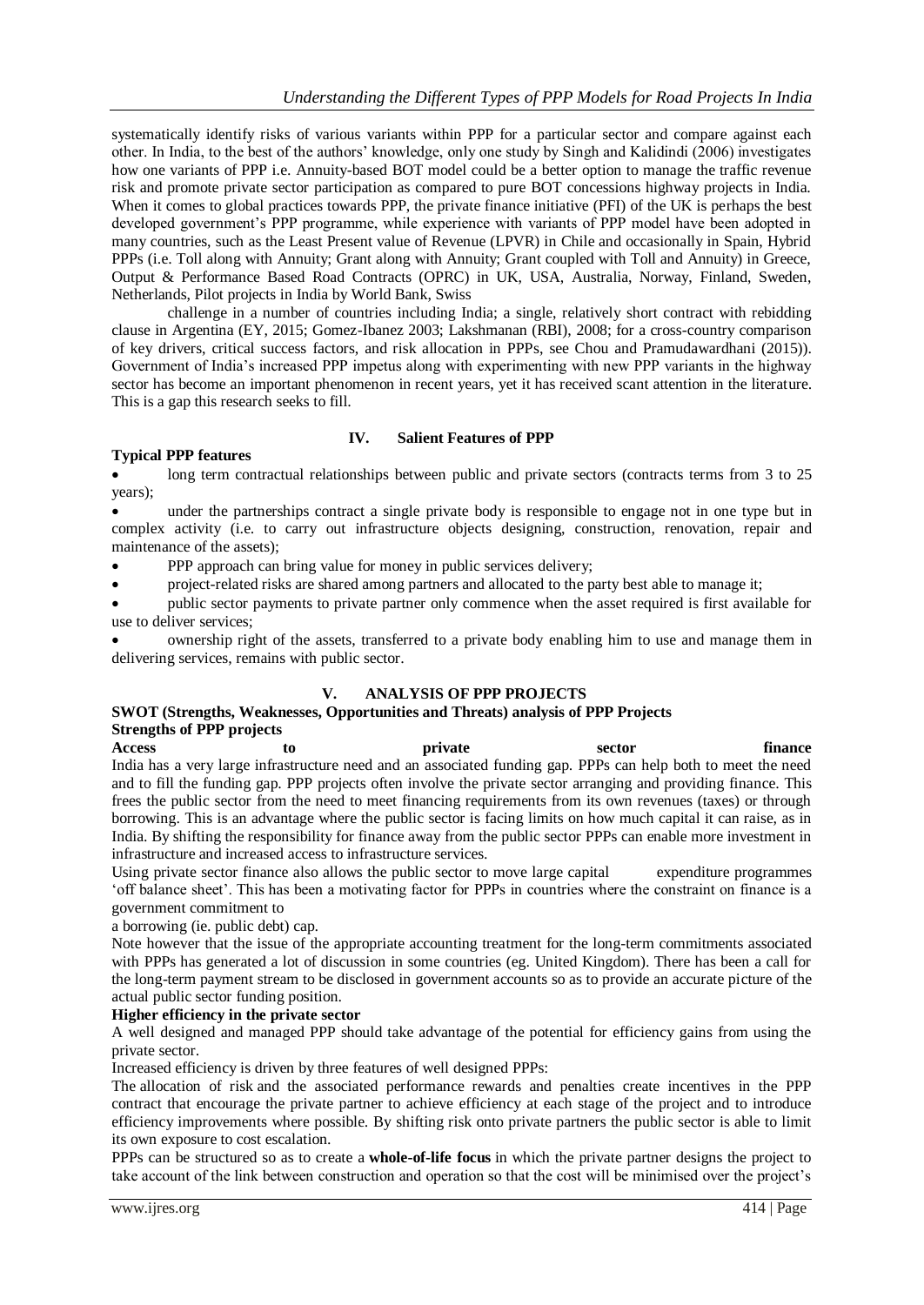lifetime. A private partner who in addition to designing and building the project will also provide the ongoing operations and maintenance management has an incentive to ensure that the design and construction facilitate efficient O&M. By contrast, if one set of contractors is employed for design and construction and other unrelated contractors for O&M they will each take a narrow perspective, considering only the point efficiencies in their component and not taking account of the interactions between the two.

**Competition** is introduced during the bidding stage, thereby bringing the benefits of market procurement (this is a kind of "competition for the market"). As long as the project is well specified in terms of the output

requirements (rather than specifying the inputs) then each private sector bidder has an incentive to produce an innovative response and to minimize cost.

#### **Increased transparency in the use of funds**

The key to increased transparency and reducing opportunities for corrupt practices is the release of information to the public domain, for use in the media and by interested and concerned individuals, NGOs, and the private sector participants themselves.

A well-designed PPP process can bring procurement out from behind closed doors. The PPP tender and award process should be based on open competitive bidding following international best practice procedures.

A PPP policy framework usually includes the creation of an oversight agency such as the PPP Cells already created at the Centre and in many States in India. These agencies often have an MIS role and can help improve the transparency of PPP procurement.

#### Weaknesses of PPP Projects

A PPP is not a panacea for all the public sector's funding and infrastructure problems and PPPs are not always the most appropriate procurement option. The following are noted complexities in PPPs. Most of these can be minimised under certain circumstances and through careful management of the PPP design by the Sponsoring

Authority. This requires [public sector capacity](https://www.pppinindia.gov.in/toolkit/urban-transport/module1-pse-pspcae.php?links=rfpee1c) (experience and expertise) to manage the PPP process.<br> **Complex procurement process** with **associated high transaction Complex procurement process with associated high transaction costs** The PPP project must be clearly specified, including allocation of risk and clear statement of the service output requirements. The long-term nature of PPP contracts requires greater consideration and specification of contingencies in advance.

The tendering and negotiation process is a costly exercise. Transactions advisors and legal experts will typically be required.

#### **Contract uncertainties**

PPPs often cover a long-term period of service provision (eg. 15-30 years, or life of the asset). Any agreement covering such a long period into the future is naturally subject to uncertainty. If the requirements of the public sponsor or the conditions facing the private sector change during the lifetime of the PPP the contract may need to be modified to reflect the changes. This can entail large costs to the public sector and the benefit of competitive tendering to determine these costs is usually not available.

This issue can be mitigated by selecting relatively stable projects as PPPs and by specifying in the original contract terms how future contract variations will be handled and priced.

See the National Audit Office report on [making operational changes to PFI contracts in the UK](http://www.nao.org.uk/publications/0708/making_changes_operational_pfi.aspx) for examples of the types of changes experienced in PPPs there and for suggestions on how changes can be implemented costeffectively and quickly.

The Suitability Filter, which is one of the tools included with this toolkit, includes a question on how easily measurable and definable the project outputs are. Projects with precisely measured and defined outputs are less likely to run into contract disputes.

#### **Enforcement and monitoring**

Once it enters the construction and operation phases, the success of the PPP from the public perspective will depend on the ability of the sponsor to monitor performance against standards and to enforce the terms of the contract.

#### **Difficulty in demonstrating value for money in advance**

Ideally, a project should be procured as a PPP on the basis of a clear demonstration that it provides value for money (VFM) compared with public sector procurement. However, it is difficult to demonstrate VFM in advance due to uncertainties in predicting what will happen over the life of the project and due to a lack of information about comparable previous projects.

However, the standard for VFM is different in India to more economically developed countries such as Australia or the UK. In those countries there is a much smaller funding need. In India, many projects procured in the public sector, experience time and cost overruns, and hence it is likely that well-managed private procurements will deliver savings. Furthermore, the funding gap is far greater than the Public Sponsor can meet by itself. In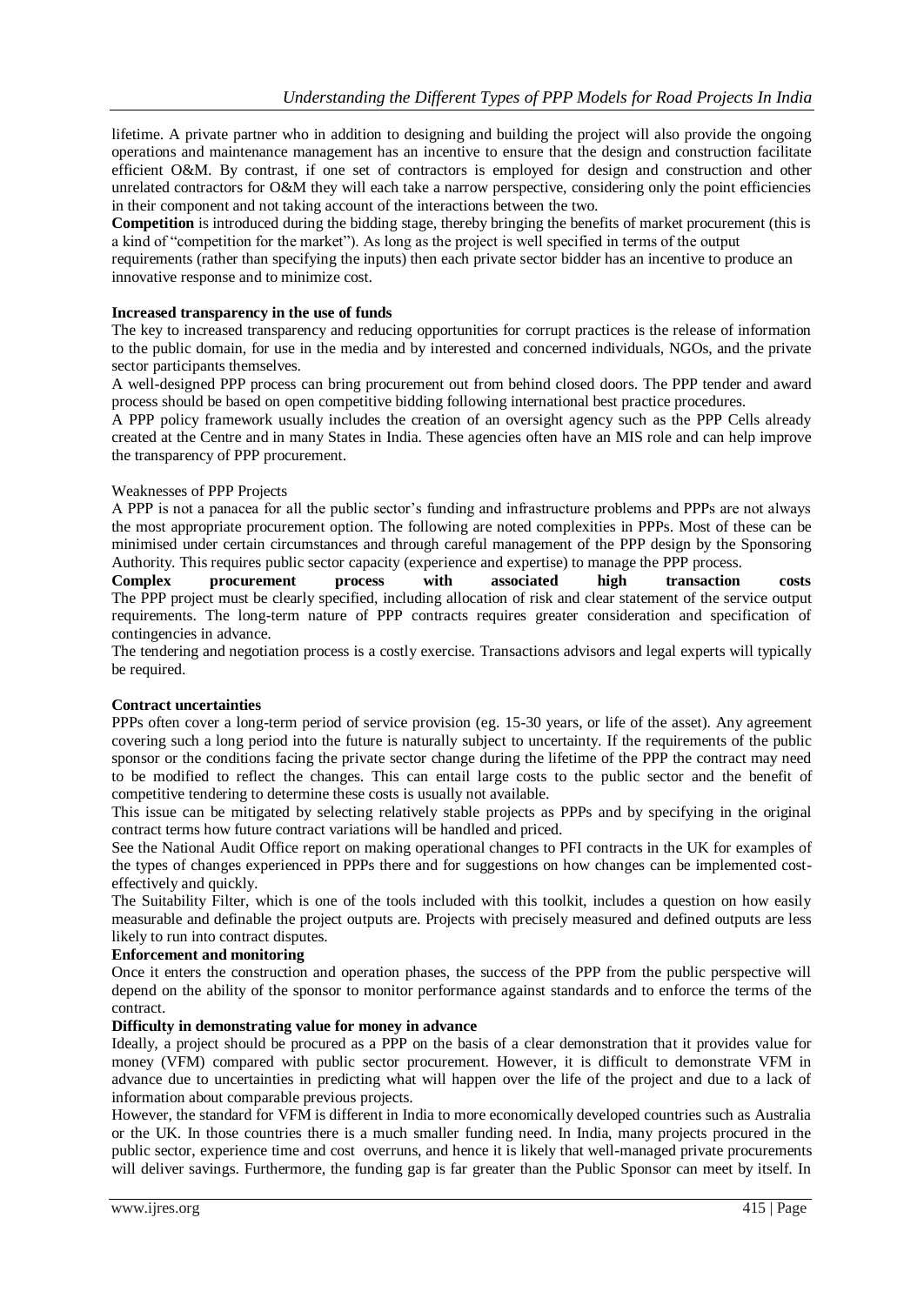this case, it may sometimes not be a question of public vs. private procurement, but rather the choice between private procurement or none at all. If this is the case then the focus should be on making a careful assessment of alternative project options to be sure that the projects that are selected are the best ones economically and financially.

# **Major Risks in PPP Projects**

Not all projects in the roads sector will have the same set of risks and the risks that are common will vary in importance from one project to another. However, it is possible to identify a set of risks that generally apply to projects in the sector.

Typical risks in Infrastructure PPP projects

# **Pre-Operative Task Risks**

 Delays in land acquisition- Refers to the risk that the project site (or sites) will be unavailable or unable to be used within the required time, or in the manner or the cost anticipated or the site will generate unanticipated liabilities due to existing encumbrances and native claims being made on the site.

 External linkages-Refers to the risk that adequate and timely connectivity to the project site is not available, which may impact the commencement of construction and overall pace of development of the project.

 Financing risks-Refers to the risk that sufficient finance will not be available for the project at reasonable cost (eg, because of changes in market conditions or credit availability) resulting in delays in the financial closure for a project.

 Planning risks-Refers to the risk that the pre-development studies (technical, legal, financial and others) conducted are inadequate or not robust enough resulting in possible deviations from the outcomes that were planned or expected in the PPP project development.

#### **Construction Phase Risks**

 Design risk-Refers to the risk that the proposed design will be unable to meet the performance and service requirements in the output specification. It can result in additional costs for modification and redesign.

 Construction risk- Refers to the risk that the construction of the assets required for the project will not be completed on time, on budget or to specification. It may lead to additional raw materials and labor costs, additional financing costs, increase in the cost of maintaining existing infrastructure or providing a temporary alternative solution due to a delay in the provision of the service.

 Approvals risk-Refers to the risk that delays in approvals to be obtained during the construction phase will result in

 a delay in the construction of the assets as per the construction schedule. Such delays in obtaining approvals may lead to cost overruns.

#### **Operation Phase Risks**

 Operations and maintenance risk-Refers to the risks associated with the need for increased maintenance of the assets over the term of the project to meet performance requirements.

 Traffic risk-Refers to the risk that fees for services are not collected in full or are not set at a level that allows recovery of costs.

 Financial risk-Refers to the risk that the concessionaire introduces too much financial stress on a project by using an inappropriate financial structure. It can result in additional funding costs for increased margins or unexpected refinancing costs.

 Non-operations revenue risk-Refers to the revenue risk related to real estate or other similar business operations that are associated with the project. This risk is only relevant to Lease Develop Operate type PPPs, in which real estate development are often an important revenue source for the project.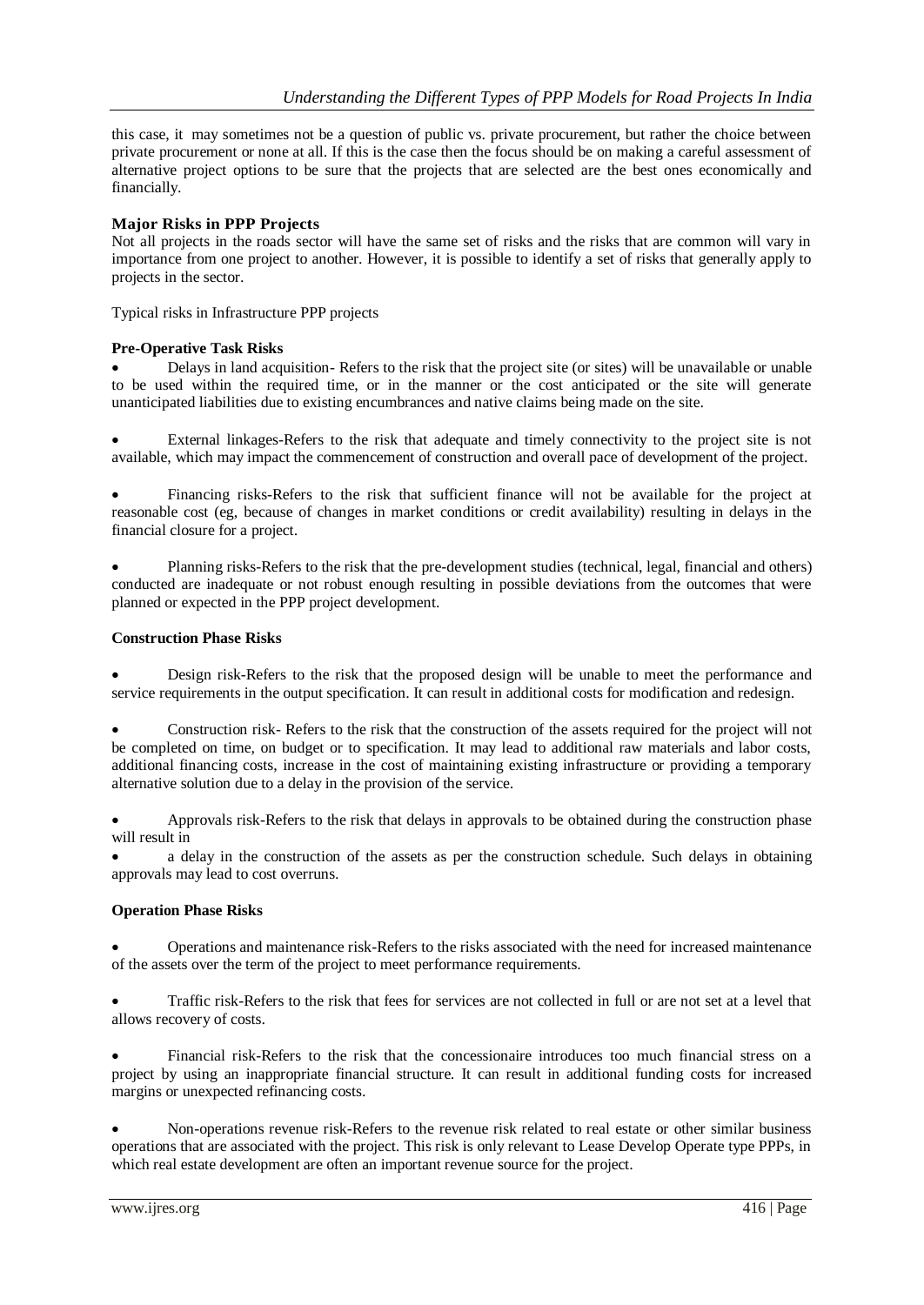#### Different Models of PPP Projects

#### **Build – Operate – Transfer (BOT)**

A BOT model is generally used to develop a discrete asset rather than a whole network, for example a toll road. This simple structure provides the most freedom for the private sector partner during construction and the public sector bears the equity risk.

#### **Build – Own – Operate (BOO)**

This is a similar structure to BOOT (below), but the facility is not transferred to the public sector partner. A BOO transaction may qualify for tax exempt status and is often used for water treatment or power plants.

## **Build – Own – Operate – Transfer (BOOT)**

The private sector builds and owns the facility for the duration of the contract, with the primary goal of recouping construction costs (and more) during the operational phase. At the end of the contract the facility is handed back to the government. This structure is suitable when the government has a large infrastructure financing gap as the equity and commercial risk stays with the private sector for the length of the contract. This model is often used for school and hospital contracts.

#### **Design – Build**

The contract is awarded to a private partner to both design and build a facility or a piece of infrastructure that delivers the performance specification in the PPP contract. This type of partnership can reduce time, save money, provide stronger guarantees (as the work is with a single entity rather than a consortium) and allocate additional project risk to the private sector

#### **Design – Build – Finance**

The private sector constructs an asset and finances the capital cost during the construction period only.

#### **Design – Build – Finance – Operate (DBFO)**

The private sector designs, builds, finances, operates an asset, then leases it back to the government, typically over a 25 – 30 year period. Public sector long-term risk is reduced and the regular payments make it an attractive option to the private sector.

## **Design – Construct – Maintain – Finance (DCMF)**

Design, Construct, Maintain and Finance is very similar to DBFM. The private entity creates the facility based on specifications from the government body and leases it back to them. This is generally the convention for PPP prison projects.

## **HAM - Hybrid Annuity Model**

Hybrid Annuity Model is a **mix of the EPC and BOT models**. The government will contribute to 40% of the project cost in the first five years through annual payments (annuity). The balance 60 per cent is arranged by the developer, and is recovered as variable annuity amount after the completion of the project from NHAI which collects revenue.

#### **VI. CONCLUSION**

The roads and highways plays a key role in development of the country. The Indian government has taken various steps to enhance the condition of the National Highways network. The government of India assented PPP for the development of road network. BOT (Toll), BOT (Annuity) and HAM are the three PPP models that have been used in completing the National Highway projects in India. The selection of the type of PPP models depends on the risk profile and financial viability of the project.

#### **REFERENCES**

- [1]. Public private partnerships, India Database, Department of economic Affairs, Ministry of Finance, Government of India.
- [2]. Arndt, R. H., 2000. Getting a fair deal: efficient risk allocation in the private provision of infrastructure, Doctoral dissertation, University of Melbourne, Australia.
- [3]. Arrow, K. 1963. Uncertainty and the welfare economics of medical care. American Economic Review, 53, 941–73. [4]. Chou, J., and Pramudawardhani, D., 2015. Cross-country comparisons of key drivers, critical success fac
- [4]. Chou, J., and Pramudawardhani, D., 2015. Cross-country comparisons of key drivers, critical success factors and risk allocation for public private partnership projects, International Journal of Project Management, 33(5), 1136–1150.
- [5]. Dey, S., 2017. Road construction to meet 40km per day target next year: Gadkari , The Week <http://www.theweek.in/content/archival/news/india/road-construction-to-meet-40km-per-daytarget-> next-year-gadkari.html accessed on July 26, 2017
- [6]. DNA, 2017. HAM road projects hit fin closure hurdle, 17 March, [http://www.dnaindia.com/money/report-ham-road-projects-hit](http://www.dnaindia.com/money/report-ham-road-projects-hit-fin-closure-hurdle-2355715)[fin-closure-hurdle-2355715](http://www.dnaindia.com/money/report-ham-road-projects-hit-fin-closure-hurdle-2355715)
- [7]. EY Ernst & Young, 2015. New Model of Indian Road PPP Projects, Asia-Pacific Forum on Public-Private Partnerships for Transport Infrastructure Development Garg, S. and Garg, S., 2017. Rethinking Public-private Partnerships: An Unbundling
- [8]. Approach, Transportation Research Procedia, 25, 3793-3811.
- [9]. Grimsey, D., Lewis, M.K., 2002. Evaluating the risks of public private partnerships for infrastructure projects. International Journal of Project Management 20 (2), 107–118.
- [10]. Hart, O., 2003. Incomplete contracts and public ownership: Remarks, and an application to public private partnerships, The Economic Journal, 113(486)